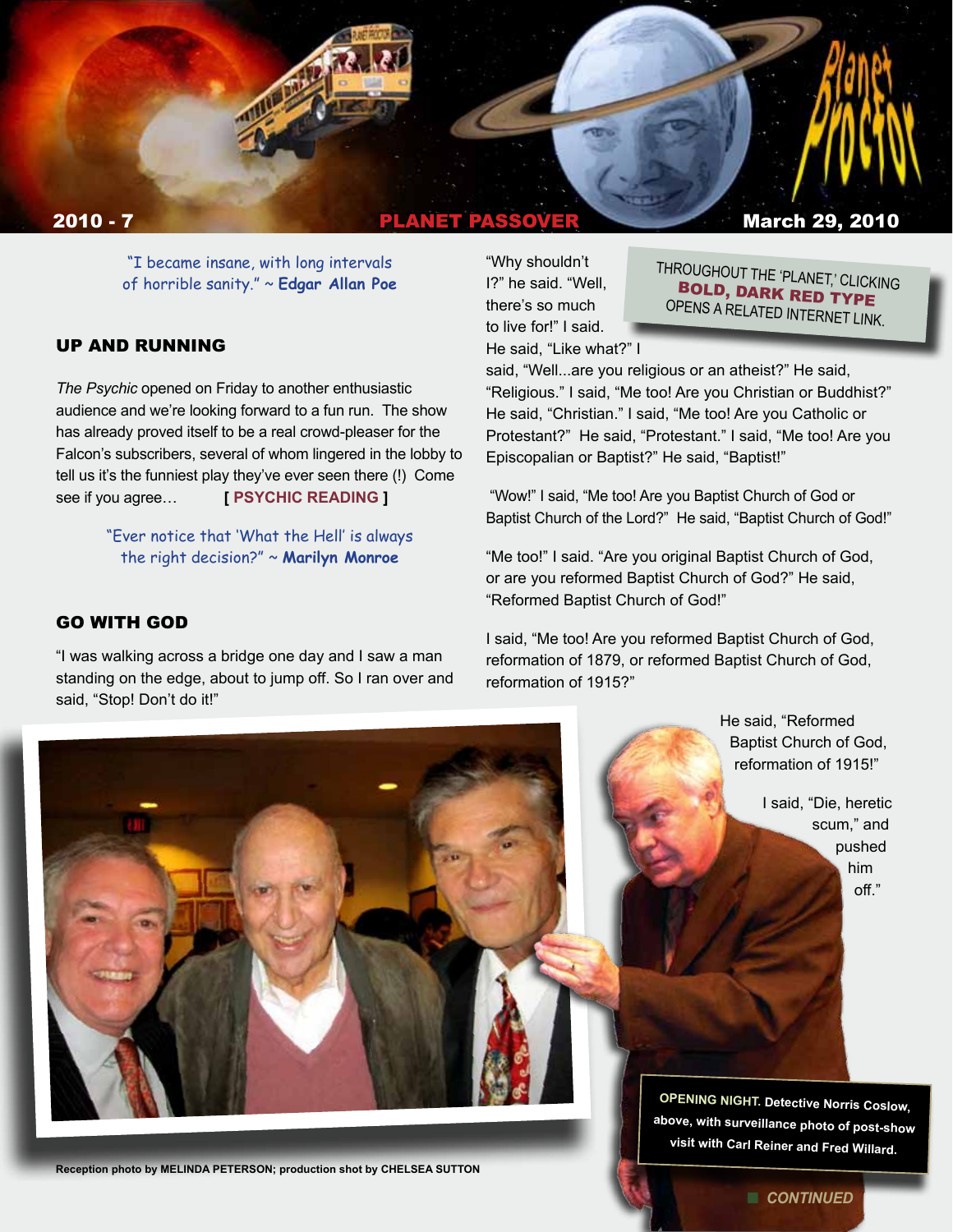"But it does me no injury for my neighbor to say there are twenty gods or no God. It neither picks my pocket nor breaks my leg."~ **Thomas Jefferson**

#### BURNING BRIGHT

Is Tiger out of The woods? Past birdies? Does Tao Plus Tao equal "Fore!" – *Haiku by Frank Dwyer*

"It is illegal to slam a car door in Switzerland." ~ **Phil's Phunny Phacts**

### DIARY OF A DUMB HOUSEWIFE

**MONDAY**: It's fun to cook for Bob. Today I made angel food cake. The recipe said beat 12 eggs separately. The neighbors were nice enough to loan me some extra bowls.

**TUESDAY**: Bob wanted fruit salad for supper and the recipe said serve without dressing. So I didn't dress. What a surprise when Bob brought a friend home for supper!

**WEDNESDAY**: A good day for rice. The recipe said wash

thoroughly before steaming the rice. It seemed kinda of silly but I took a bath. I can't say it improved the rice any.

**THURSDAY**: Today Bob asked for salad again so I tried a new recipe. It said "prepare ingredients, then toss on a bed of lettuce one hour before serving" which is what led up to Bob asking me why I was rolling around in the garden.

**FRIDAY**: I found an easy recipe for cookies. It said put all ingredients in bowl and beat it. There

> must have been something wrong with this recipe. When I got back, everything was the same as when I left.

**SATURDAY**: Bob did the shopping today and brought home a chicken. He asked me to dress it for Sunday (Oh, boy). For some reason Bob keeps counting to ten.

**SUNDAY**: Bob's folks came to dinner and I wanted to serve roast. All I could find was hamburger but suddenly I had a flash of genius. I put the hamburger in the oven and set the controls for "roast." It still came out hamburger, much to my disappointment.

This has been a very exciting week. I am eager for tomorrow to come so I can try out a new recipe on Bob. I would like to surprise him with Chocolate Moose - if we could just get a bigger oven…

> "Ignorance is no obstacle to advancement. In fact, in some cases, it's an advantage." ~ **Abraham Lincoln**

### HOLY COW

The 98-year-old Mother Superior from Ireland was dying. The nuns gathered around her bed trying to make her last journey comfortable. They gave her some warm milk to drink, but she refused.

Then one of the nuns took the glass back to the kitchen. Remembering a bottle of Irish whiskey received as a gift the

> previous Christmas, she opened and poured a generous amount into the warm milk.

Back at Mother Superior's bed, she held the glass to her lips. Mother drank a little, then a little more and before they knew it, she had drunk the whole glass down to the last drop.

"Mother," the nuns asked with earnest, "please give us some wisdom before you die."

> She raised herself up in bed and with a pious look on her face said, "Don't sell that cow."

**n** CONTINUED

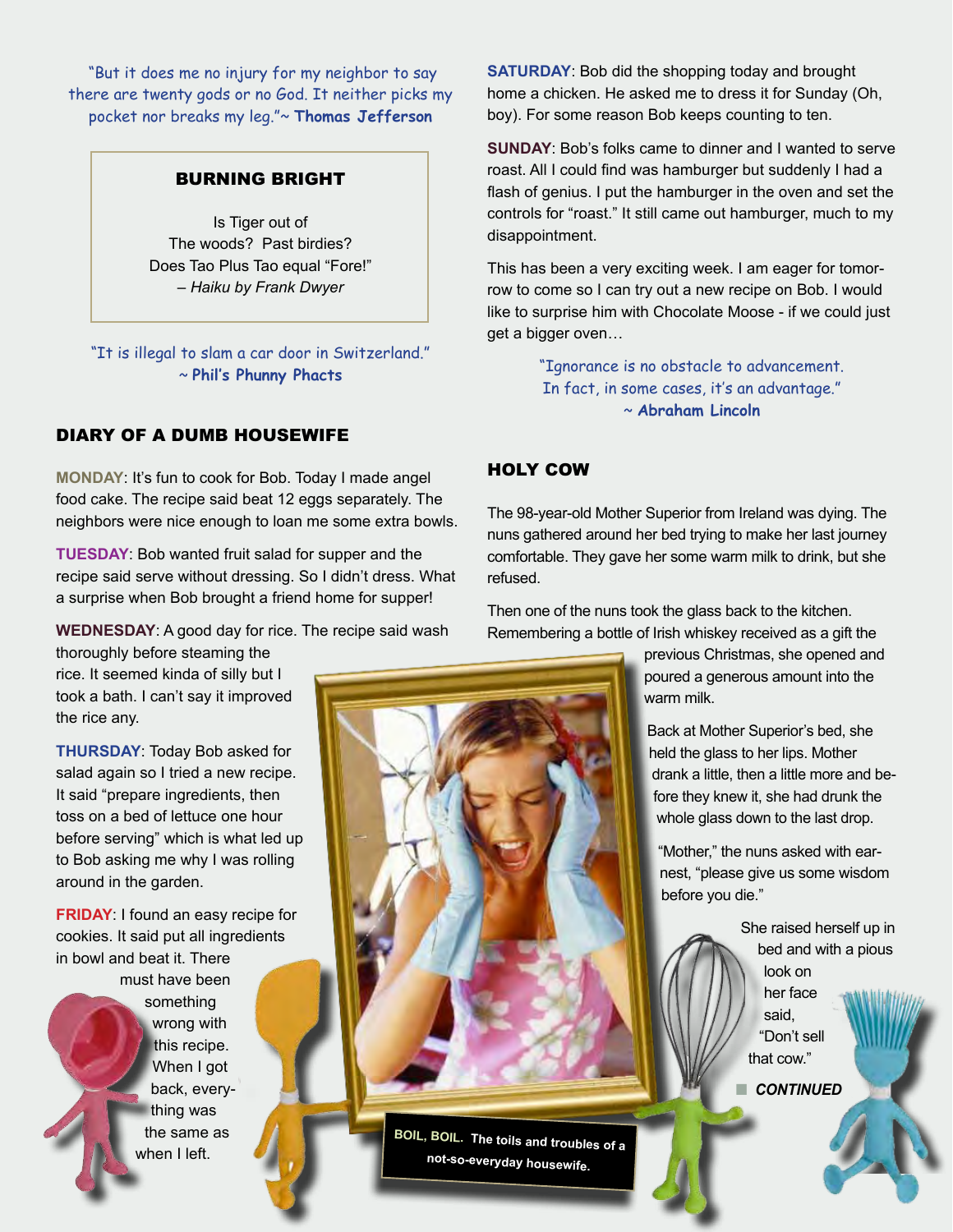"One of the most adventurous things left us is to go to bed. For no one can lay a hand on our dreams." ~ **Edward Verrall Lucas**

# SUICIDE STRIKE

Muslim suicide bombers in Britain are set to begin a three-day strike on Monday in a dispute over the number of virgins they are entitled to in the afterlife. Emergency talks with Al Qaeda have so far failed to produce an agreement.

The unrest began last Tuesday when Al Qaeda announced that the number of virgins a suicide bomber would receive after his death will be cut by 25% this April from 72 to only 60.

The rationale for the cut was the increase in recent years of the number of suicide bombings and a subsequent shortage of virgins in the afterlife.

The suicide bombers' union, the British Organization of Occupational Martyrs (B.O.O.M.), responded with a statement that this was unacceptable to its members and immediately balloted for strike action. General Secretary Abdullah Amir told the press, "Our members are literally working themselves to death in the cause of Jihad. We don't ask for much in return but to be treated like this is like a kick in the teeth."

Speaking from his shed in Tipton in the West Midlands in which he currently resides, Al Qaeda chief executive Osama bin Laden explained… "Thanks to Western depravity, there is now a chronic shortage of virgins in the afterlife. It's a straight choice between reducing expenditure and laying people off. I don't like cutting wages but I'd hate to have to tell 3000 of my staff that they won't be able to blow themselves up."

Spokespersons for the union in the North East of England, Ireland, Wales and the entire Australian continent stated that the strike would not affect their operations as "There are no virgins in their areas anyway."

Apparently the drop in the number of suicide bombings has been put down to the emergence of that Scottish singing star, Susan Boyle. Now that Muslims know what a virgin looks like they are not so keen on going to paradise.

#### **[ READ [MORE](http://www.thespoof.com/news/spoof.cfm?headline=s1i70804) . . . }**

"The best argument against democracy is a five-minute conversation with the average voter." ~ **Winston Churchill**

# LET'S MAKE A DEAL

An elderly couple, both widowed, had been dating for a long time. Urged on by their friends, they decided it was finally time to get married. So, before the wedding, they went out to dinner and had a long conversation regarding how their marriage might work. They discussed finances, living arrangements, and so on.

Finally, the old gentleman decided it was time to broach the subject of their physical relationship. "How do you feel about sex?" he asked, rather tentatively.

"I would like it infrequently," she replied.

The old gentleman sat quietly for a moment, adjusted his glasses, then leaned towards her and whispered, "Is that one word, or two?"

> Despite his escape skills, Harry Houdini spent 12 years trapped in a bad marriage. ~ **Phil's Phunny Phacts**

#### WHAT'S UP DOC?

A panel of doctors at a local hospital, were debating whether to add a new wing. The allergists voted to scratch it. The dermatologists preferred no rash moves. The gastroenterologists had a gut feeling about it and the neurologists thought the administration had a lot of nerve.

The obstetricians stated they were laboring under a misconception. The ophthalmologists considered the idea shortsighted and the urologists felt the scheme wouldn't hold water. The pathologists yelled, "Over my dead body!" To which the pediatricians said, "Grow up."

The psychiatrists called it madness, while the radiologists could see right through it. The internists thought it a hard pill to swallow and the proctologists said, "But, we are in arrears!" So, the surgeons decided to wash their hands of the whole thing.

Nonetheless, the anesthesiologists thought the idea was a gas; the podiatrists thought it was a big step forward, and the plastic surgeons said, "This puts a whole new face on the matter."

Ultimately, the cardiologists didn't have the heart to say no. (But the HMOs killed it anyway.) **CONTINUED**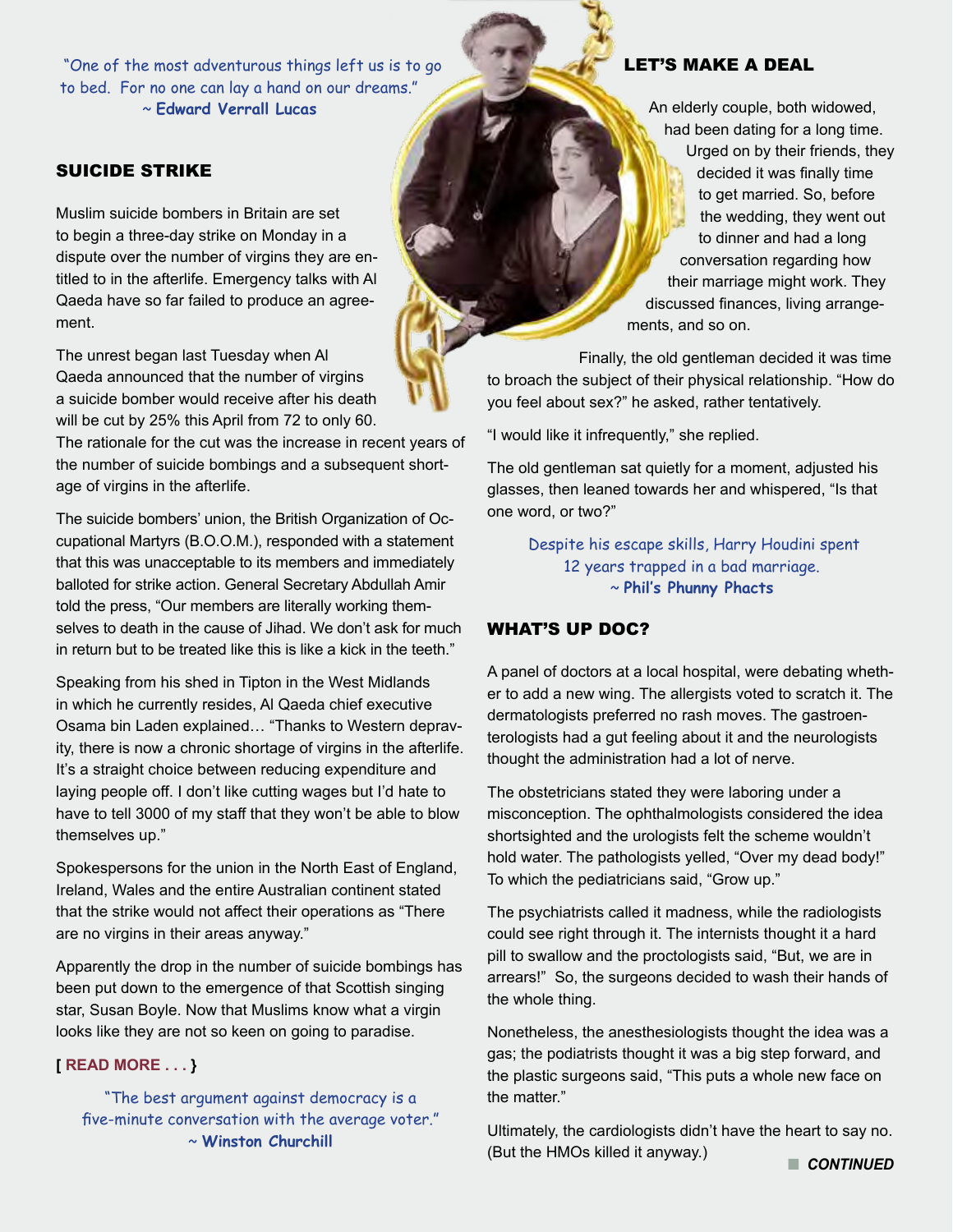"It's the same with narrow-minded people as it is with narrow-necked bottles: the less they have in them, the more noise they make in pouring it out." ~ **Anon**

# OH, BROTHER

There once were two Irish brothers, Michael and Sean, who were known for their wild and reckless sociopathic behavior. One day Michael died suddenly, so his brother Sean approached the local parish priest to ask him to say a few words at Michael's funeral. Mindful that their parents would be in attendance, his only stipulation was that the priest MUST refer to Michael as a saint. The priest thought for a moment, and then agreed to do the honors.

The day of the funeral arrived, and the priest arose in the middle of the service to memorialize the deceased.

"What can I say about poor, departed Michael?" the priest began. "He was a lying, brawling, womanizing bastard with little regard for the pain he caused those around him. He was a thief and a scoundrel who made his living off of the misery of others. To be sure, he spent his whole life cheating, stealing and remorselessly wreaking havoc on the lives of all those with whom he came in contact.

"However, compared to his brother Sean, the man was a saint!"

 "Some people are like Slinkies; they're really good for nothing but they still bring a smile to your face when you push them down a flight of stairs." ~ **Phil's Phunny Phacts**

KING OF THE WILD VINTNERS

**Fess Parker**'s death reminded me that one of my very first TV guest-starring appearances was on the "Davy Crockett" show. Parker was a generous professional who perfectly embodied his rustic, heroic character. One day, he farted on the soundstage and without missing a beat, yelled, "Damn coon" -- tore his coonskin cap from his head, threw it on the

> ground and stomped on it! His funniest comments about working for Disney made it clear that "they treated live actors like animated characters." He was, nonetheless, a very animated character…

And **Robert Culp**, who just left us, was in the very first movie I ever acted in – *Sunday in New York*, starring **Jane Fonda**, with whom I had a scene in a Central Park lake.

"Get a haircut and learn your lines." ~ Sheldon Leonard, producer of "I Spy", to the late **Robert Culp** 

# FALL INTO THE GAP

"It is okay to have ever-greater differences between rich and poor…" David Wessel wrote in, of all places, *The Wall Street Journal*, "As long as their children have a good chance of grasping the brass ring."

The American myth of the "self-made man" encourages those who succeed to think their good fortune is due entirely to their hard work and God-given genius, and this assumption makes those who fail blame themselves instead of outside forces. Thus, U.S. businessmen have traditionally demonstrated more anti-unionism and hostility to government than their European counterparts.

The corporate crew use "their political power, their money and n *CONTINUED*



**Guest Star** PHILIP

**Bernard** 



**PRIME TIME. Phil guestss on Disney's 'Davy Crockett' as the French Bernard,**